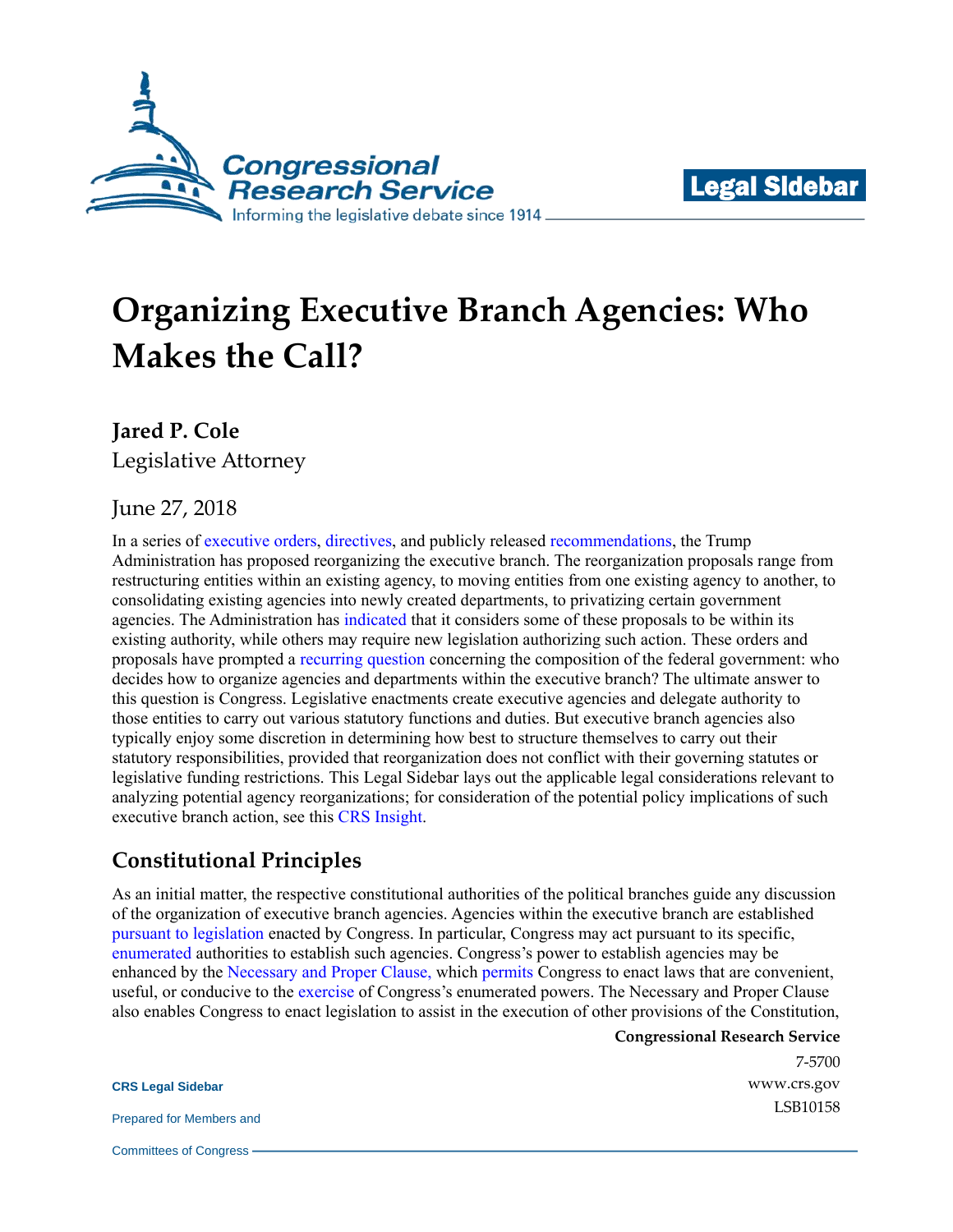including aiding the President in carrying out his own constitutional duties (e.g., the establishment of the [Office of the Pardon Attorney](https://www.justice.gov/pardon) in the Department of Justice to assist the President in carrying out the pardon power). Agencies created by Congress generally are [limited](https://caselaw.findlaw.com/us-supreme-court/476/355.html) to taking actions authorized by law and must comply with [statutory restrictions](https://www.law.cornell.edu/uscode/text/5/part-I/chapter-5/subchapter-II) placed on those agencies' structure and scope of authority. This means that efforts to reorganize executive branch entities must locate power to do so within existing statutory authority or additional legislation permitting the action.

The Constitution also separates the power to create executive branch offices from the power to appoint the leadership of those entities. Th[e Appointments Clause](https://constitutioncenter.org/interactive-constitution/articles/article-ii#section-2) of the Constitution provides that those principal "officers" not expressly mentioned in the Constitution (i.e., individuals who exercise [significant authority](https://www.law.cornell.edu/supremecourt/text/424/1#writing-USSC_CR_0424_0001_ZO) and report directly to the President), but "established by law," must be appointed by the President and confirmed by the Senate. Congress "may by law" place the power of appointment for "inferior officers" with the President alone, a department head, or a court of law. The Constitution thus provides that Congress establishes executive branch offices via enacted legislation (other than those executive branch components expressly created by the Constitution), but places the power of appointment of the heads of executive branch departments with the President, subject to Senate confirmation. The Appointments Clause therefore offers another constraint upon the executive branch's ability to reorganize itself without congressional authorization. Any reorganization plan that aims to unilaterally create a [free-standing](https://www.law.cornell.edu/supct/html/08-861.ZO.html#11ref) constitutional "office" likely requires additional legislation to implement, and that office must be headed by an officer appointed by the President and confirmed by the Senate. Notably, the executive branch itself has [concluded](https://www.justice.gov/file/23751/download) that the President generally lacks independent power to create a new federal office headed by a principal officer.

Further, Congress enjoys the power of the purse on account of its [spending power](https://constitutioncenter.org/interactive-constitution/articles/article-i#taxing-clause) and the prohibition the [Appropriations Clause](https://constitutioncenter.org/interactive-constitution/articles/article-i#appropriations-claus) places upon the spending of money drawn from the Treasury except pursuant to an authorizing statute. And under th[e Anti-Deficiency Act,](https://www.law.cornell.edu/uscode/text/31/1341) federal officers and employees are barred from spending money that exceeds appropriated funds. The consequence of these statutory and constitutional constraints upon agencies' use of federal funds not only affects how those entities may spend allocated money, but also limits executive discretion to transfer functions performed by one executive branch component to another. If Congress appropriates funds to a specific executive branch entity to implement a particular function or duty, the executive branch may not reassign those funds to a different entity to carry out those authorities without further legislative authorization.

Nevertheless, Congress's authority over the structure and functions of executive agencies and departments is not all-encompassing. External constraints found elsewhere in the Constitution may place some limits on congressional control over agency functions. For example, Congress [cannot compel](https://www.supremecourt.gov/opinions/14pdf/13-628_3dq3.pdf) the State Department to perform functions which contravene the President's exclusive power to recognize a foreign state. The Constitution also [vests](https://www.law.cornell.edu/constitution/articleii) the President with the power to execute the laws and permits the appointment of executive branch officers, confirmed by the Senate, to help him do so. And while the Appointments Clause restrains the ability of the executive branch to unilaterally create and appoint its own principal officers, it also bars Congress from [creating](https://supreme.justia.com/cases/federal/us/478/714/case.html) an agency headed by a principal officer over whom Congress, rather than the President, retains control.

More generally, because delegations of statutory authority are often written broadly, at least some residuum of [discretion](https://supreme.justia.com/cases/federal/us/470/821/case.html) is typically inherent in the execution of the law. In fact, some statutes [explicitly](https://www.law.cornell.edu/uscode/text/6/452) allow certain agencies to reorganize within circumscribed limits; others [authorize](https://www.law.cornell.edu/uscode/text/6/112) agencies to [manage](https://supreme.justia.com/cases/federal/us/441/281/)  [their own affairs,](https://supreme.justia.com/cases/federal/us/441/281/) which may include establishing offices or delegating authority; and another [authorizes](https://www.law.cornell.edu/uscode/text/3/301) the President to delegate powers statutorily granted to him. In sum, statutory grants of authority to executive branch agencies often expressly or impliedly confer those agencies with some discretion over how they organize themselves to carry out their responsibilities under the law.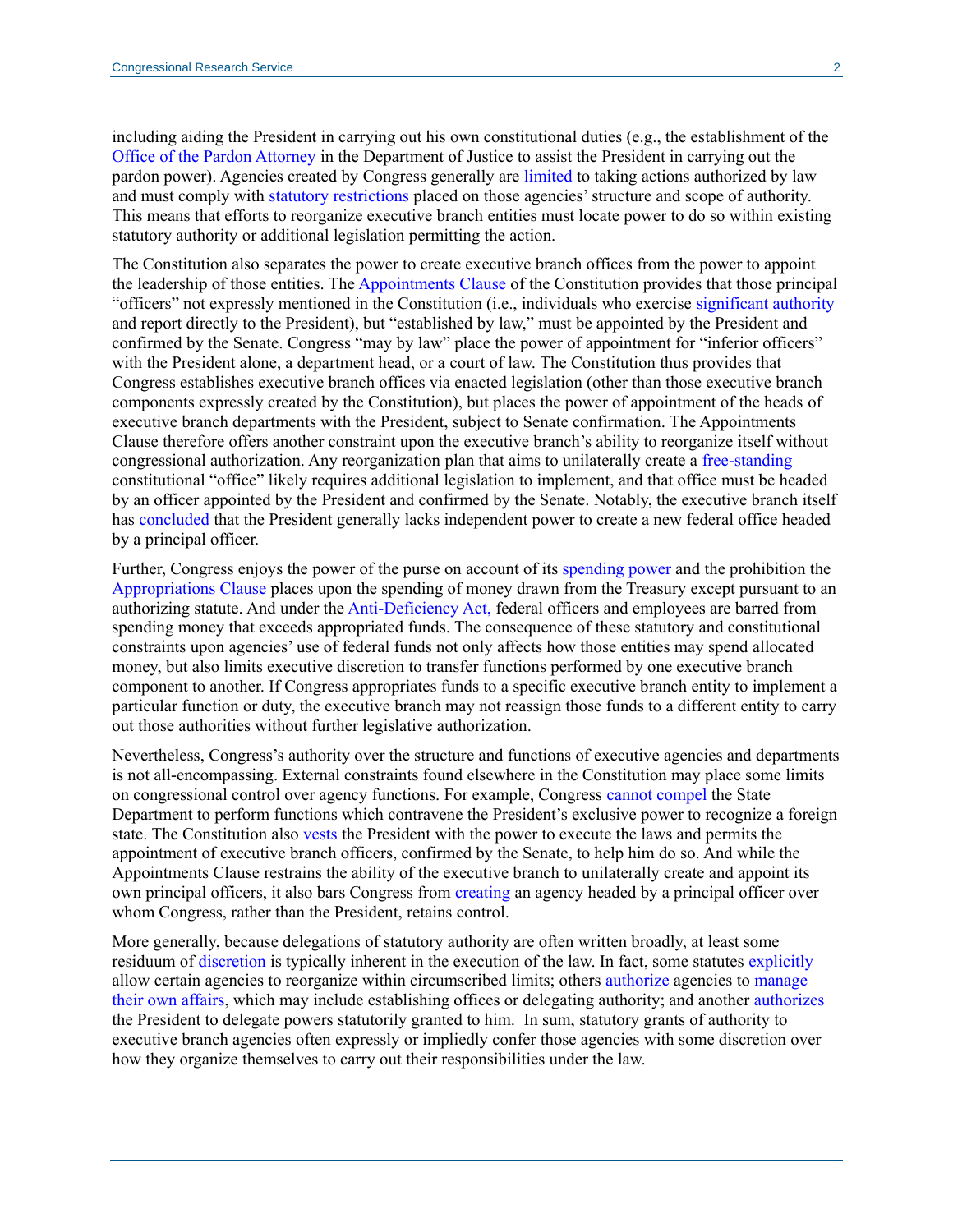### **Reorganization Practice for Executive Agencies**

As a practical matter, individual agencies often reorganize themselves within the statutory limitations placed by Congress. Statutory authorizations to an agency often do not precisely specify a particular entity that must carry out a function or duty. What might be referred to as an "intra-agency" reorganization could include delegating, re-delegating, or even sub-delegating duties and functions within an agency as [authorized by statute.](https://www.law.cornell.edu/uscode/text/18/4102) Likewise, an intra-agency reorganization might [involve](http://www.crs.gov/Reports/R44909?source=search&guid=ecde52daae514d9cbb86b81dc2a62f7f&index=2) the establishment, modification, or transfer of various entities pursuant to discretionary authority conferred by statute. For example, pursuant to its [statutory authority](https://www.law.cornell.edu/uscode/text/6/452) to organize the Department of Homeland Security (DHS), the Secretary of DHS [moved](https://www.congress.gov/congressional-report/112th-congress/senate-report/249/1) the Federal Air Marshal Service from the Transportation Security Administration (TSA) to another DHS component, Immigration and Customs Enforcement, in 2003, and then moved it back to TSA in 2005. Moreover, as previously noted, the President is authorized by [statute](https://www.law.cornell.edu/uscode/text/3/301) to delegate functions and duties expressly vested in him by Congress from one agency to another. For instance, the President has sometimes [authorized](http://www.presidency.ucsb.edu/ws/index.php?pid=31686) the Secretary of the Treasury to carry out the powers vested to President by the [International Emergency Economic Powers Act](https://www.law.cornell.edu/uscode/text/50/1701) when declaring a national emergency.

Authorizing legislation has been understood as necessary for government-wide reorganizations which involve, for example, transferring entities from one agency or department to another, or combining two or more agencies into a newly created department. In some instances, details of an executive reorganization were largely established via legislation that did not delegate notable reorganization authority to the President, such as the [National Security Act of 1947](https://www.intelligence.senate.gov/sites/default/files/laws/nsact1947.pdf) (and its amendment in 1949), which, among other things, created the Department of the Air Force and reorganized the military branches into the Department of Defense. In other instances, Congress has explicitly granted the President substantial reorganization authority. For example, under a since-expired [statute,](https://www.law.cornell.edu/uscode/text/5/901) the President was authorized to submit [wide](https://www.law.cornell.edu/uscode/text/5/903)[ranging](https://www.law.cornell.edu/uscode/text/5/903) reorganization plans to Congress that would go into effect unless one or both houses of Congress passed a resolution rejecting the plan (a procedure known as a "legislative veto"). This process was [used](https://fas.org/sgp/crs/misc/R44909.pdf) to [create](https://archive.epa.gov/epa/aboutepa/reorganization-plan-no-3-1970.html) the Environmental Protection Agency. However, Congress allowed that reorganization authority to expire shortly after the Supreme Court, in a different context, [ruled](https://supreme.justia.com/cases/federal/us/462/919/case.html) that legislative vetoes were unconstitutional. More recently, Congress [expressly](https://www.congress.gov/107/plaws/publ296/PLAW-107publ296.pdf) permitted the President to transfer certain executive branch functions and duties into the newly established DHS, subject to a joint resolution of disapproval (that reorganization authority also has since expired).

The extent of discretion afforded under various historical reorganization authorities conferred by Congress has typically remained untested. This is perhaps because of difficulties establishing [standing](https://supreme.justia.com/cases/federal/us/504/555/case.html) in federal court to challenge a reorganization. When disputes have arisen between Congress and the executive branch concerning agency reorganization, such disputes often have been [worked out](http://www.crs.gov/Reports/R44909?source=search&guid=cd511520ccc54d3b9ed11356e63f4465&index=3) between the political branches through accommodation and compromise.

The limited number of cases that address delegations of agency authority have typically involved an agency head's delegating power to a lower-level official. Courts [generally](https://www.leagle.com/decision/19901668909f2d75911528) have [upheld](https://supreme.justia.com/cases/federal/us/331/111/case.html) such delegations of authority [unless](https://supreme.justia.com/cases/federal/us/315/357/) a statute has precluded the action. Courts have also observed that agencies often possess statutory authority to [establish entities](https://casetext.com/case/willy-v-administrative-review-bd) within those agencies to carry out their statutory duties and functions. That said, agencies cannot contradict the terms of a governing statute or a relevant appropriations measure.

## **Application to the Trump Administration's Proposed Executive Branch Reorganization**

The Trump Administration has [indicated](https://www.whitehouse.gov/wp-content/uploads/2018/06/Government-Reform-and-Reorg-Plan.pdf) that it considers some of its reorganization proposals to be within its existing administrative discretion, although "more significant changes" will require